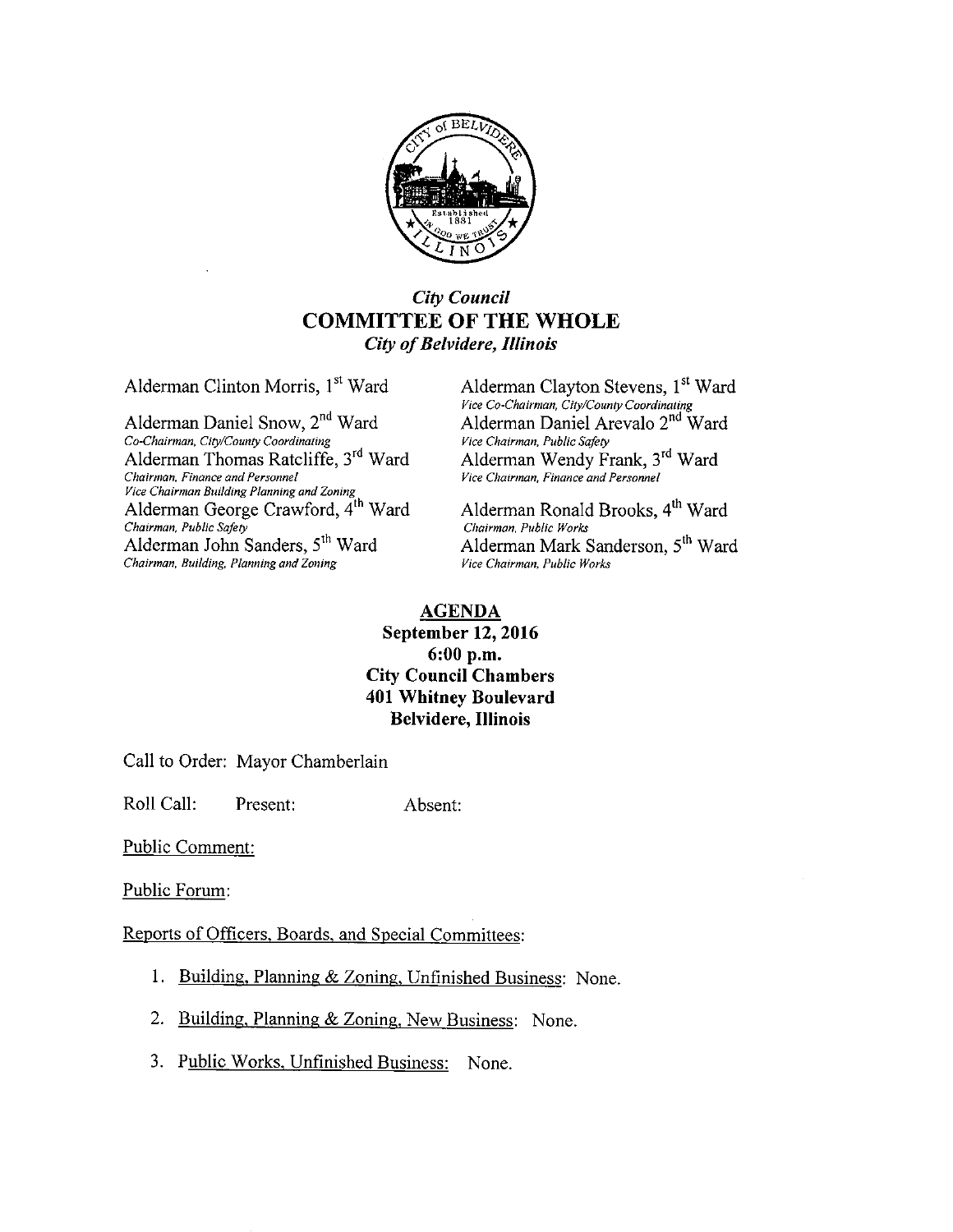## 4. Public Works, New Business:

- A) Well #4 Emergency Repairs.
- B) Well #7 Emergency Repairs— Warranty.
- $(C)$  Purchase of Utility Van Water & Sewer Department.
- D) Resolution Accepting Public Improvement for Re-Plat of Lot 4 of Plat <sup>3</sup> Little Thunder Subdivision.
- E) Fall Branch Pickup.
- 5. Other:
	- (A) Police Department Replacement of Squad  $#12$ .
- 6. Adjournment: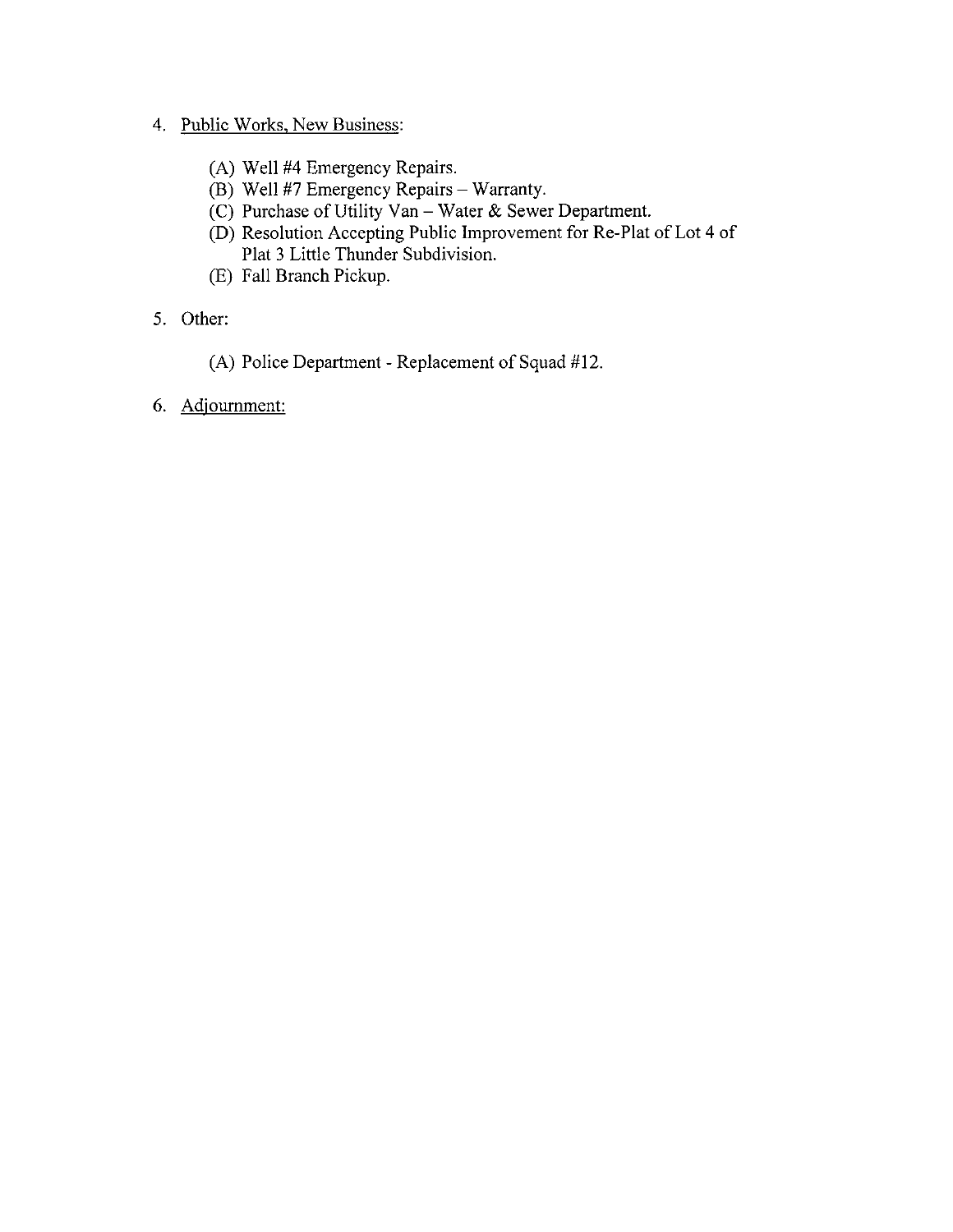

| To: | Mayor and City Council                                |
|-----|-------------------------------------------------------|
|     | <b>From:</b> Brent Anderson, Director of Public Works |
|     | Date: September 8, 2016                               |
| Re: | Well #4 Emergency Repairs                             |

Well #4 (317 North Main Street) developed stray voltage and was shut down on Monday August  $15^{\text{th}}$ . Review by the electrician and a representative from Great Lakes Water Resources indicated that there was a short in the motor. The well would have to be pulled to confirm their diagnosis and make the necessary repairs. Due to the urgency of the situation, Great Lakes Water Resources was authorized to pull the pump, which they began the following day. Once the pump and motor was removed from the bore hole, their diagnosis was confirmed.

Well #4 was last pulled four years ago when the pump went bad. The motor is eight years old, which is the typical fife expectancy for our application. A large amount of iron buildup was found on the pump and motor assembly when it was pulled, which indicates that treatment of the well is needed. A sample of the iron bacteria was taken and sent to the lab for analysis and recommended treatment method.

The cost to pull the pump assembly, make the necessary repairs and reinstall the pump assembly at Well #4 is \$ 100, 299.00 (see attached cost summaries) with an additional cost for treatment of the iron bacteria. Included in this cost is the addition of a soft-start motor system. This system allows the motor to ramp up to peak operation over a short period of time instead of instantly when the pump is turned on, which will prolong the fife of the motor and will also extend the motor warranty from one year to three years.

I would recommend the expenditure of \$100,299.00 plus treatment costs to have Great Lakes Water Resources complete the repairs to Well #4. This work will be paid for from the Water System Depreciation Account (#04-09).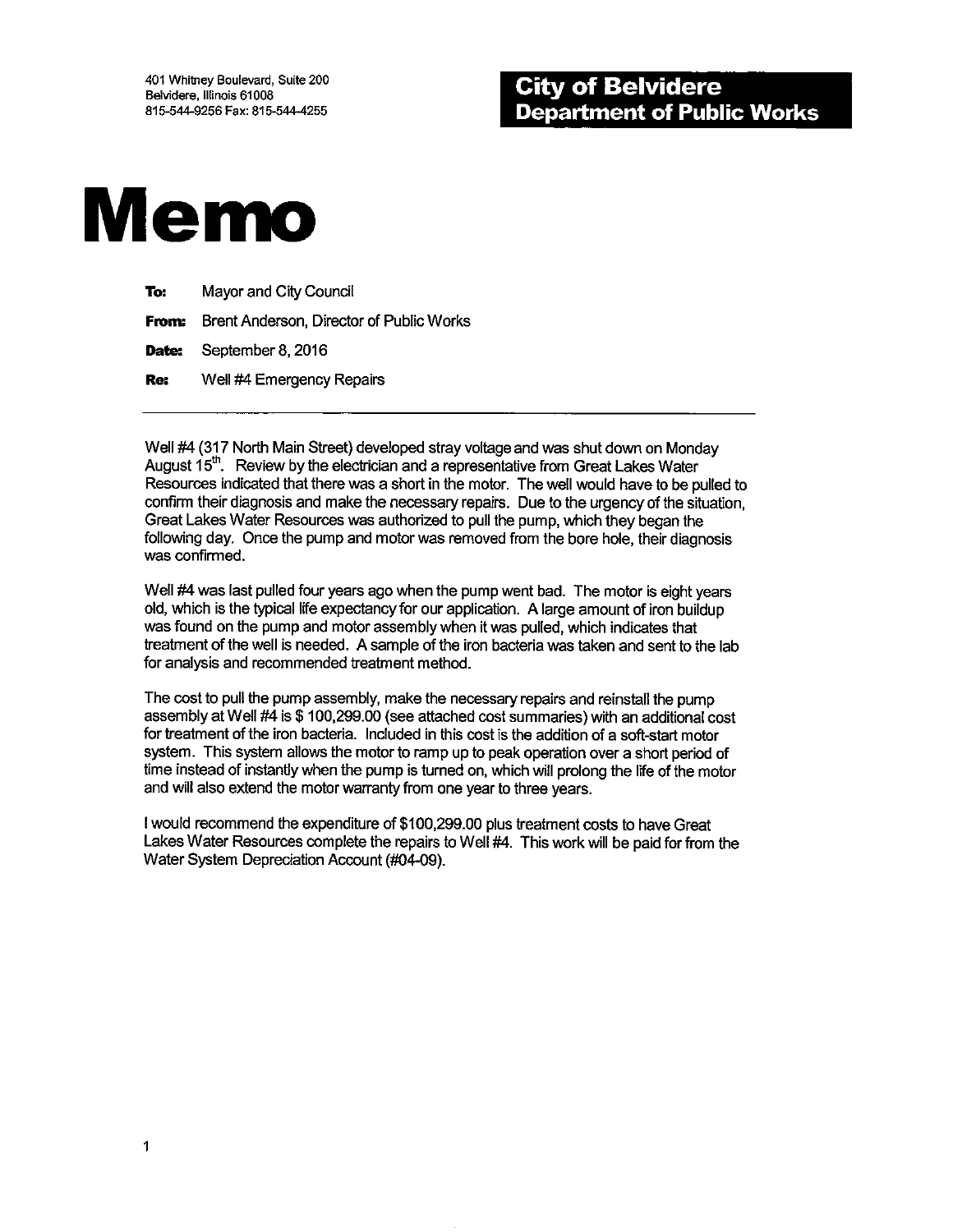

Municipal Industrial Irrigation Environmental

08/17/2016

City of Belvidere 401 Whitney Blvd Belvidere, IL 61008

Attn: Brent Anderson RE: Well #4 Phase 1

Brent,

Please review the estimate below.

We have done the schedule for this week however if you let us know ASAP we can be on site within <sup>24</sup> hours of your approval to proceed. Please keep me advised on how you would like to proceed with this project

| # | <b>DESCRIPTION</b>                                                               | υ  | ο  | <b>UNIT</b><br><b>PRICE</b> | <b>TOTAL</b><br><b>PRICE</b> |
|---|----------------------------------------------------------------------------------|----|----|-----------------------------|------------------------------|
|   | Load up, mobilization, set up rig, 2 men and equipment to tear<br>apart plumbing | HR | 5  | \$275.00                    | \$1,375.00                   |
|   | 2 men and equipment to pull pumping equipment and evaluate                       | HR | 20 | \$275.00                    | \$5,500.00                   |
|   |                                                                                  |    |    | Total                       | \$6,875.00                   |

Sincerely,

م<br>أكرا

Ernie Lilja Regional Manager emie@glwrg.com Cell: (815) 218-6876

Joliet, Illinois 60435 Durand, EL 61024 Ph (815) 726-2720<br>
Fax (815) 726-7951 Ph (800) 552-5341<br>
Fax (888) 508-1176 Fax (815) 726-7951

1127 Plainfield Road 202 W Howard Street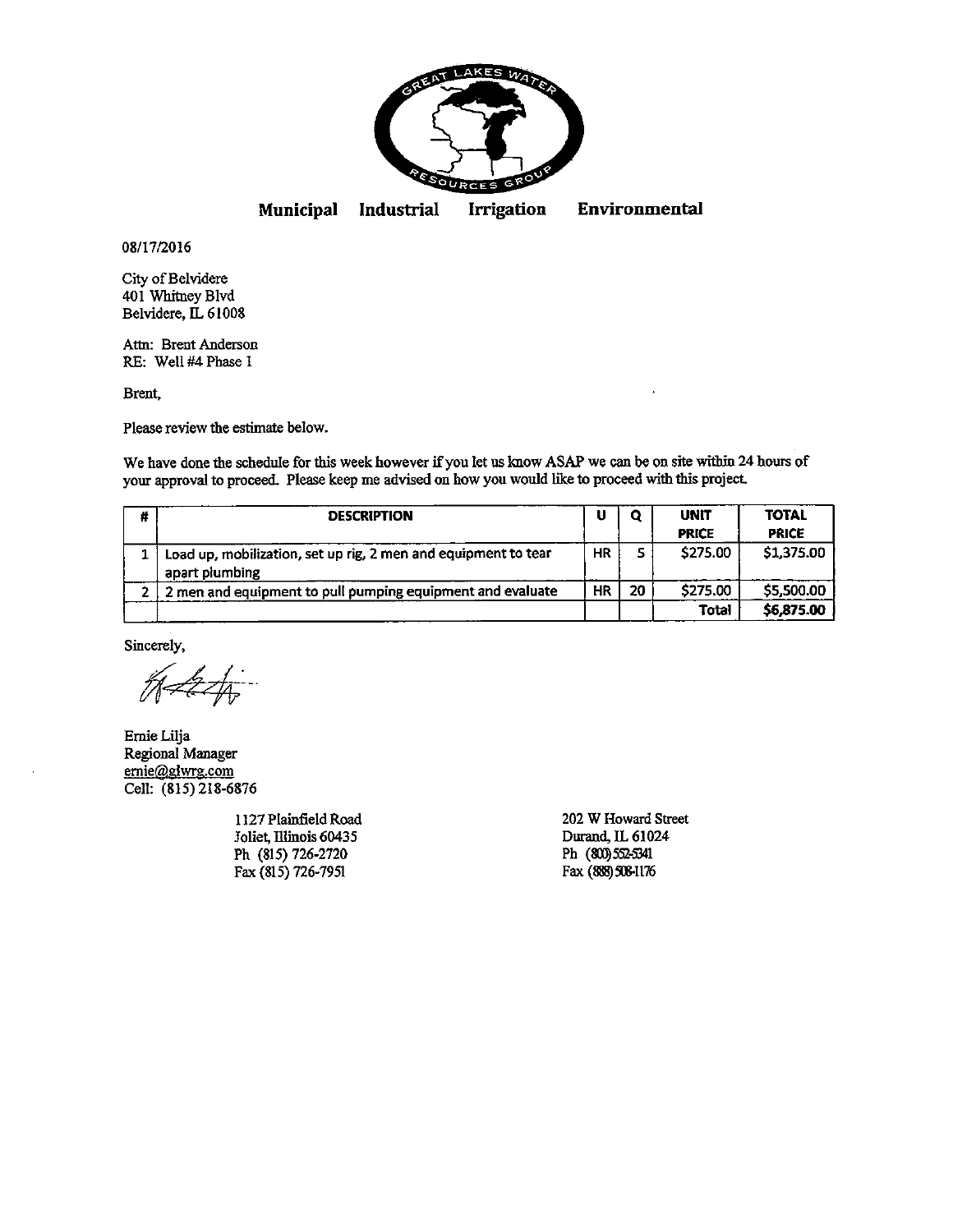

Municipal Industrial Irrigation Environmental

August 23, 2016

City of Belvidere 401 Whitney Blvd Belvidere, IL 61008

Atm: Brent Anderson RE: Well #4 Phase 2

Brent,

We are pleased to provide you with the following proposal for your review and consideration.

| #            | <b>DESCRIPTION</b>                                                                                                             | U         | o   | UNIT<br><b>PRICE</b> | <b>TOTAL</b><br><b>PRICE</b> |
|--------------|--------------------------------------------------------------------------------------------------------------------------------|-----------|-----|----------------------|------------------------------|
| $\mathbf{1}$ | Sandblast ends and inspect pipe, send inspection report, then<br>paint 388' of 8" pipe                                         | LS.       | 1   | \$16,859.00          | \$16,859.00                  |
| 2            | 350 MCM wire with ground                                                                                                       | FT        | 410 | \$24.74              | \$10,140.00                  |
| 3            | 2 men and equipment to reset pumping equipment                                                                                 | ΗR        | 25  | \$275.00             | \$6,875.00                   |
| 4            | Set up pump to waste hoses, perform 4-hour pump test, and tear<br>down pump to waste hoses after good samples (city to sample) | <b>HR</b> | 8   | \$275.00             | \$2,200.00                   |
| 5            | Soft-start intelligent pump starter 3-year motor warranty                                                                      | ΕA        | 1   | \$9,150.00           | \$9,150.00                   |
| 6            | 150HP Franklin 3400 RPM motor (1-year warranty) and new<br>pump 2 weeks to deliver                                             | LS.       | 1   | \$46,550.00          | \$46,550.00                  |
| 7            | Take samples while waiting for parts and send into Water<br>Systems Engineering for evaluation and recommendations             | EA.       | 1   | \$1,650.00           | \$1,650.00                   |
| 8            | Super chlorinate well, brush, and bail (waiting for<br>recommendations from Water Systems Engineering)                         |           |     | <b>TBD</b>           | TBD*                         |
|              |                                                                                                                                |           |     | Total                | \$93,424.00*                 |

Please note that the water samples are to be taken by others.

Brent, we sincerely appreciate the opportunity to provide you with this proposal. Please feel free to contact me if you have any questions or wish to have us proceed with scheduling the work.<br>Sincerely,<br> $\frac{1}{\sqrt{1-\frac{1}{\sqrt{1-\frac{1}{\sqrt{1-\frac{1}{\sqrt{1-\frac{1}{\sqrt{1-\frac{1}{\sqrt{1-\frac{1}{\sqrt{1-\frac{1}{\sqrt{1-\frac{1}{\sqrt{1-\frac{1}{\sqrt{1-\frac{1}{\sqrt{1-\frac{1}{\sqrt{1-\frac{1}{\sqrt{1-\frac{1}{\sqrt{1-\frac{1}{\sqrt{$ 

Sincerely

 $\mathscr{H}$ 

Ernie Lilja Regional Manager ernie@glwrg.com Cell: (815) 218-6876

1127 Plainfield Road 202 W Howard Street Joliet, Illinois 60435<br>
Ph (815) 726-2720<br>
Ph (80) 552-5341 Ph (815) 726-2720<br>
Fax (815) 726-7951 **Ph (80) 52-5341**<br>
Fax (888) 508-1176 Fax (815) 726-7951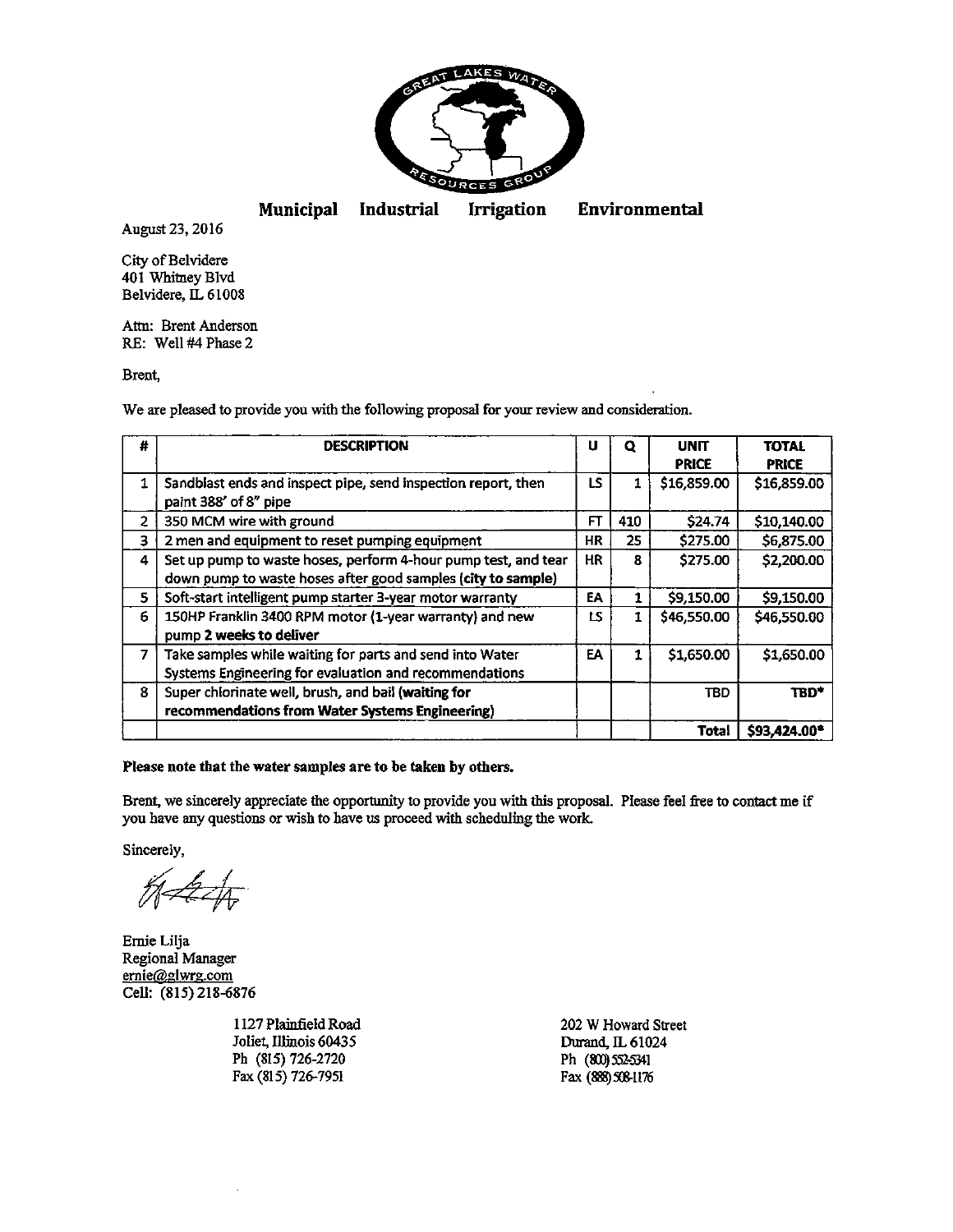

| To: | Mayor and City Council                                |
|-----|-------------------------------------------------------|
|     | <b>From:</b> Brent Anderson, Director of Public Works |
|     | <b>Date: 9/7/2016</b>                                 |
| Re: | Well #7 Emergency Repairs                             |

Well #7 stopped pumping on August 25th. This well was repaired and rehabilitated in May of this year and is under warranty. Great Lakes Water Resources is in the process of pulling the pump and motor which should be completed by the end of this week. The manufacturer's rep is scheduled to be on site to determine the problem and make the necessary repairs. The contractor is planning on having the pump and motor re-installed by the end of next week and back on-line by September  $21^{st}$ .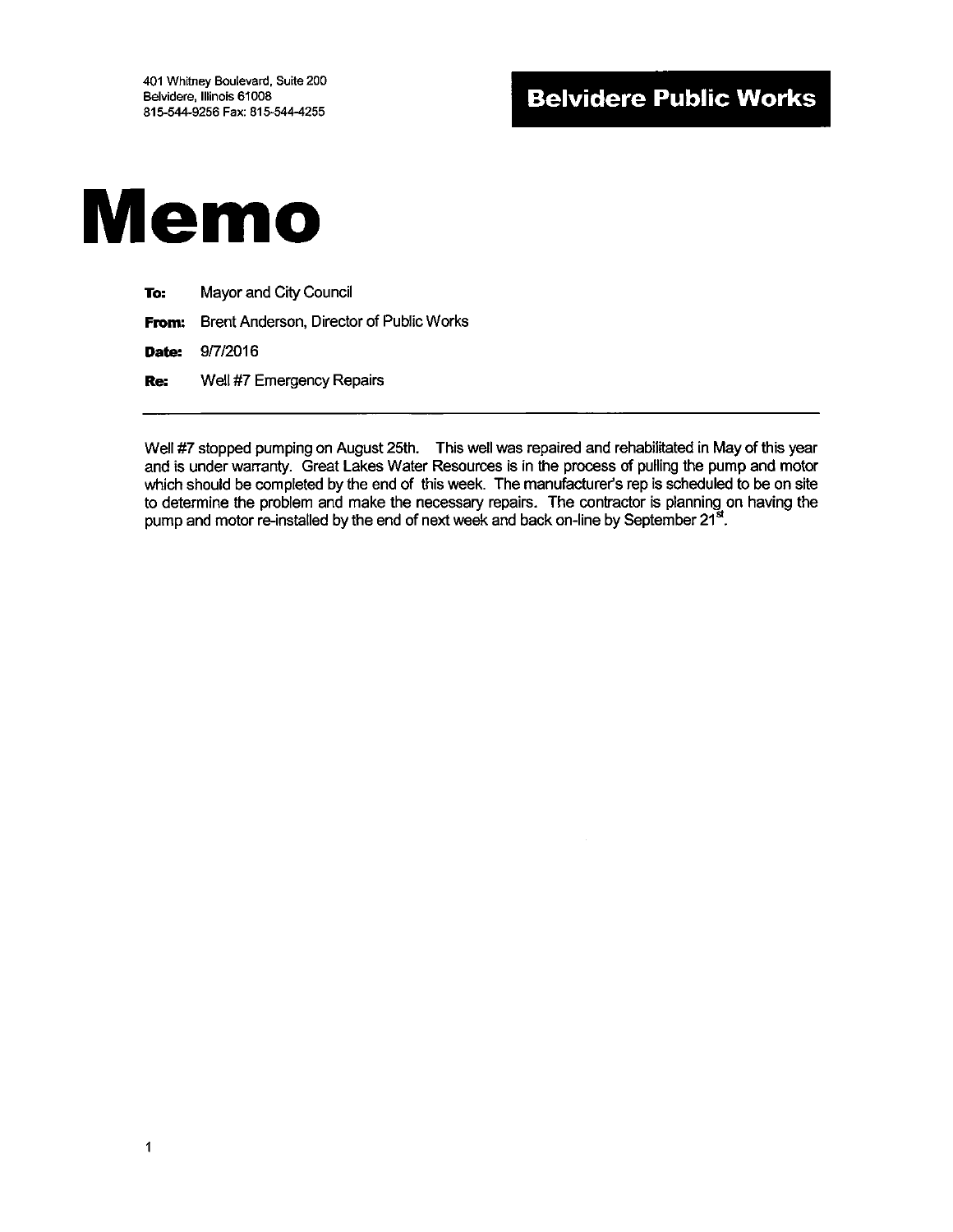# Memo

| To: | Mayor and City Council |
|-----|------------------------|
|-----|------------------------|

From: Brent Anderson, Director of Public Works

Date: 9/7/2016

Re: Replacement of Water Department Meter Van

The current budget includes \$30,000 in the Water & Sewer Department to purchase a new utility van to replace our 2000 Chevy van. It has 136,000 miles on it.

We have received the following pricing for this new vehicle:

| <b>Manley Motor Sales</b><br>1800 North State Street<br>Belvidere, IL 61008 | 2016 Ford Transit T350 Cargo Van                                            | \$28,414.27 |
|-----------------------------------------------------------------------------|-----------------------------------------------------------------------------|-------------|
| Landmark Ford<br>2401 Prairie Crossing Drive<br>Springfield, Illinois 62711 | 2017 Ford Transit T350 Cargo Van<br>Illinois State Bid Contract #PSD4018029 | \$28,870.00 |
| Jack Wolf Auto Group<br>1615 North State Street<br>Belvidere, IL 61008      | 2016 RAM Promaster 2500 Cargo Van                                           | \$34,110.00 |

The van from Manley's is a new in-stock unit versus the 2017 state bid unit that would have to be ordered. Delivery time of the state bid unit is currently three months. Both vans come with a 3 year/36,000 mile bumper to bumper warranty.

Based on the lower cost, same length of warranty, hometown dealership and the 3 month delivery time, <sup>I</sup> would recommend the purchase of the 2016 Ford Transit Cargo Van from Manley Motors at a cost of \$28,414.27. This vehicle will be paid for from Line Item #61-1750.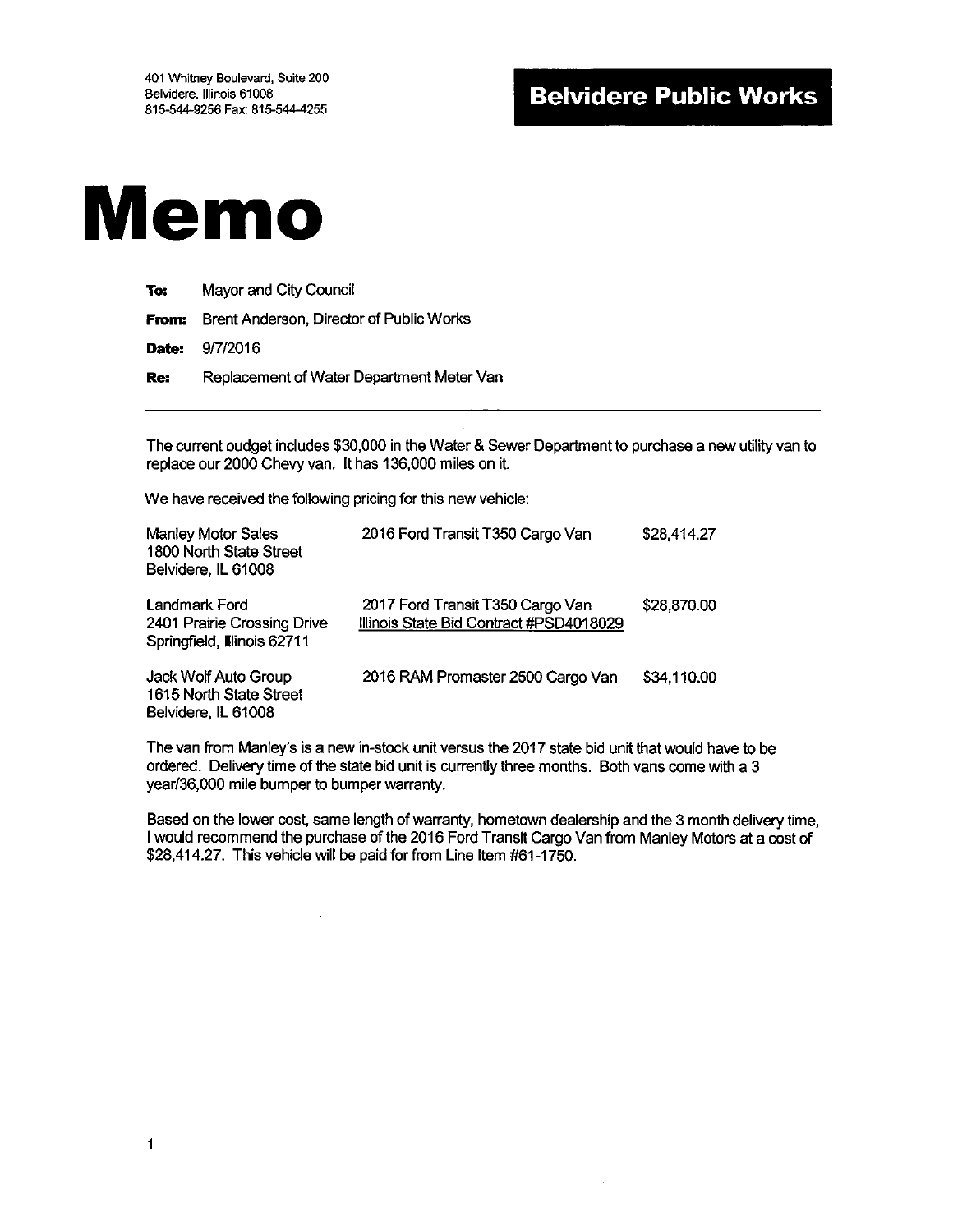#### RESOLUTION#: A RESOLUTION ACCEPTING PUBLIC IMPROVEMENTS OF RE-PLAT OF LOT 4 OF PLAT <sup>3</sup> OF LITTLE THUNDER SUBDIVISION

WHEREAS, the City Council of the City of Belvidere previously approved the final Plat of Subdivision for the Re-plat of Lot 4 of Plat 3 of Little Thunder Subdivision (hereinafter the Subdivision; and

WHEREAS, the owner/developer of the Subdivision has certified that all public improvements, identified on said re-plat to be dedicated to the City of Belvidere and required to be constructed by owner/developer are completed according to the City of Belvidere Municipal Code and the directives of the City's Department of Public Works; and

WHEREAS, the owner/developer dedicated certain Public Improvements to the City of Belvidere as identified on the attached Re-Plat of Subdivision for the Subdivision.

NOW, IT IS THEREFORE RESOLVED, by the Mayor and City Council of the City of Belvidere, Illinois as follows:

- 1) The foregoing recitals are hereby incorporated by this reference.
- 2) The Public Improvements identified as being dedicated to the City of Belvidere on the Final Re-Plat of Lot 4 Plat <sup>3</sup> of the Little Thunder Subdivision are hereby accepted by the City of Belvidere. This acceptance does not relieve Owner or its successors and/or assigns from any obligation relating to any other improvements which are noted on said plat.
- 3) The Clerk is authorized to record this resolution with the Boone County Recorder of Deeds.

Passed by the City Council of the City of Belvidere, Illinois this day of 12016.

Approved:

Mayor

Attest:

City Clerk

Ayes: Nays: Absent:

Date Approved: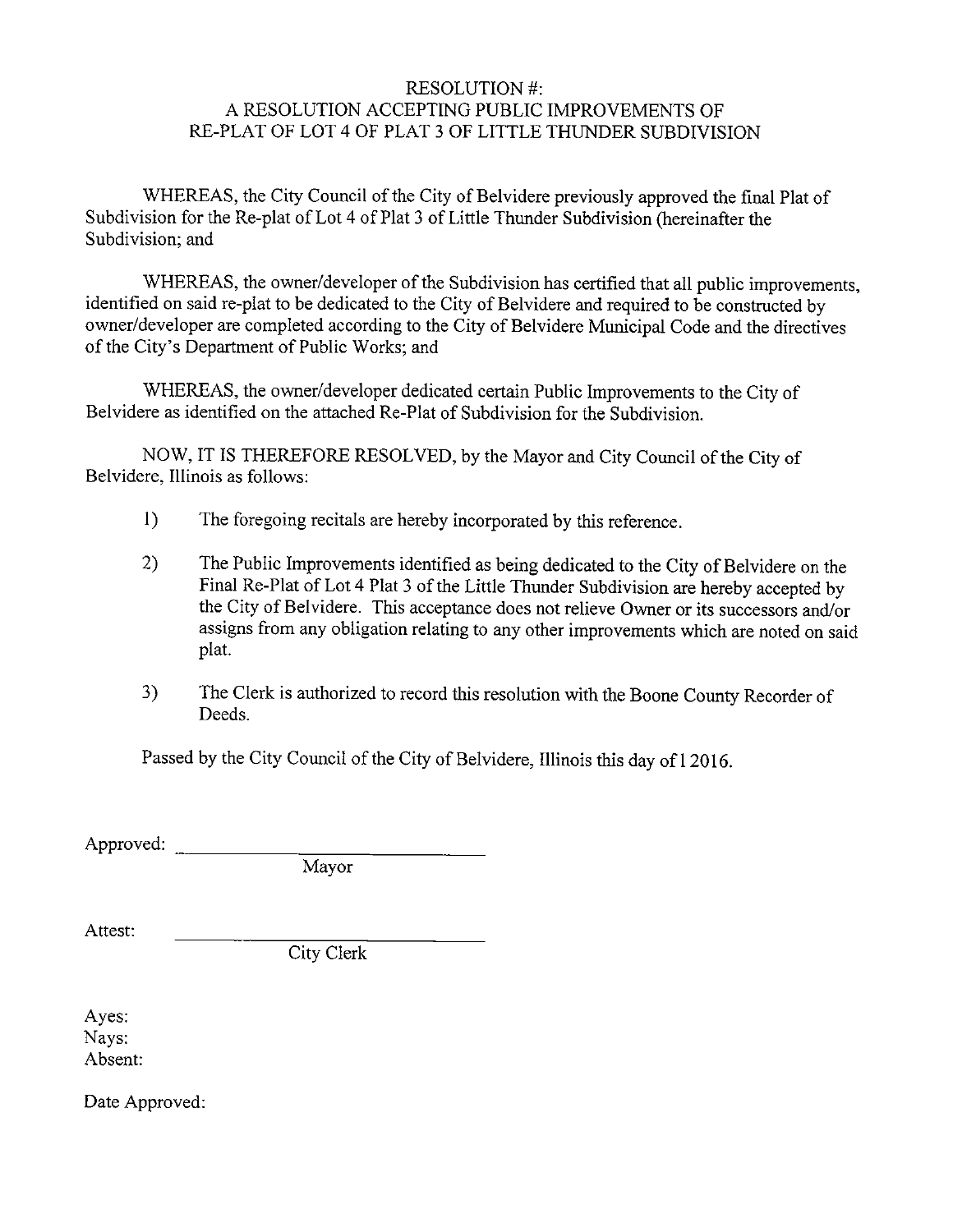# Memo

| To:   | Mayor and City Council                                                                                   |
|-------|----------------------------------------------------------------------------------------------------------|
|       | <b>From:</b> Brent Anderson, Director of Public Works                                                    |
| Date: | 8/31/2016                                                                                                |
| Re:   | Certificate of Satisfactory Completion -- Re- Plat of Lot #4 of Plat #3 of Little Thunder<br>Subdivision |

In accordance with Section 151.61(B) of the City's Subdivision Control Ordinance, I do hereby certify that the new water service required for the Re-Plat of Lot 4 of Plat #3 of Little Thunder Subdivision has been completed and the improvement has been inspected and approved by this department.

<sup>I</sup> would recommend that the City Council approve a resolution accepting the public improvement that has been completed for the Re-Plat of Lot #4 of Plat #3 of Little Thunder Subdivision.

Director of Public Works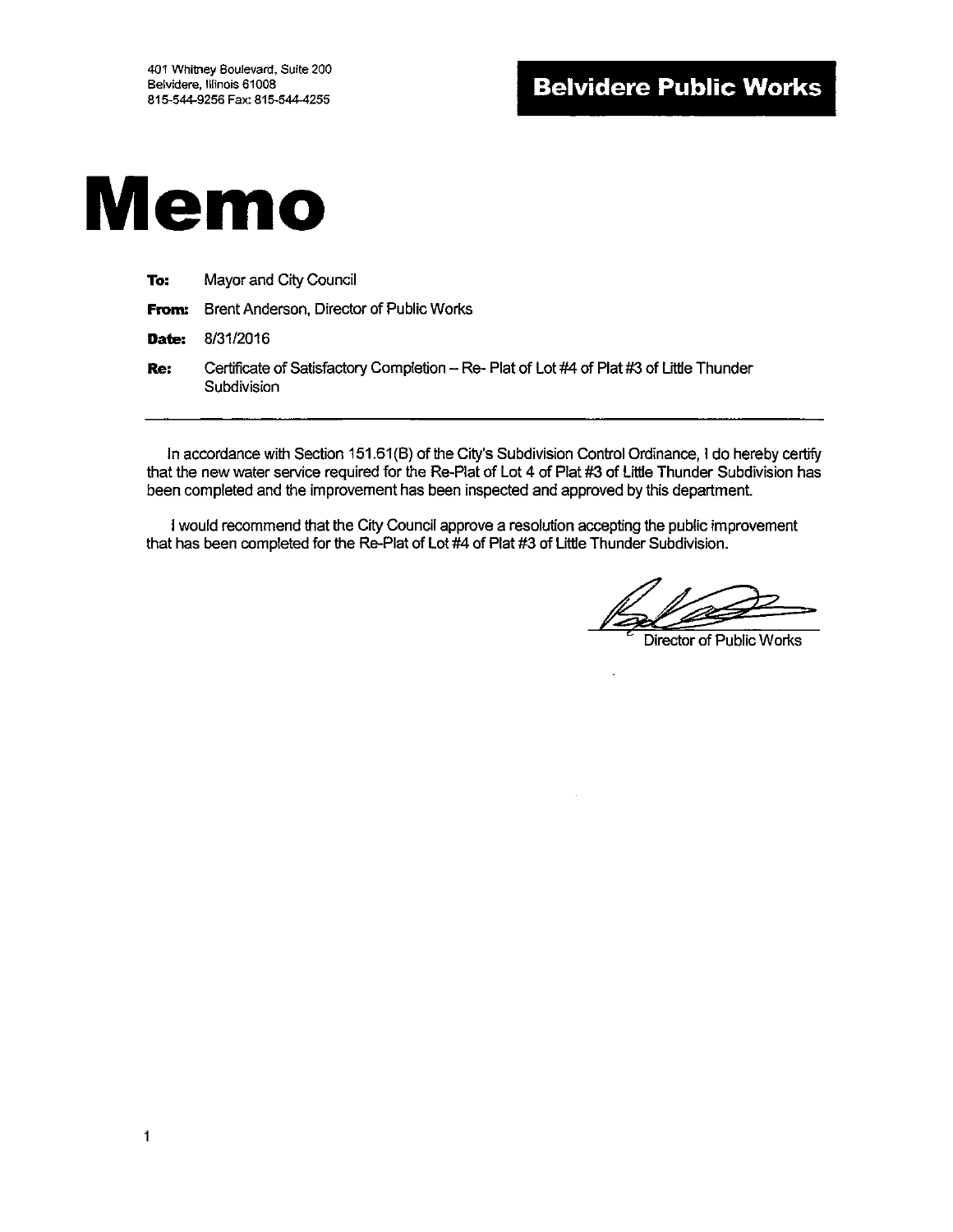# **2016 FALL BRANCH PICKUP**

### **DEAR RESIDENT/HOMEOWNER:**

The City of Belvidere has scheduled a city-wide branch pickup beginning the week of October 3rd. The City will be divided into four sections with Public Works crews picking up branches according to the schedule shown on the map below. In order to provide the most efficient service and least inconvenience to you, please follow the guidelines below:

- Please have all branches placed on the terrace (area between sidewalk and DO: street) by 7:00 AM Monday on the date shown for your section. We will only make one pass down each street for branch pickup.
	- If you have multiple branches, place the butt ends together and lay the branches parallel to the street.
- **DON'T** Leave branches larger than 10" in diameter or branch piles larger than 4 feet high by 4 feet wide by 24 feet long.
	- Leave root balls.
	- Leave branches less than 24" long or any branches with wire, plastic or nails attached.

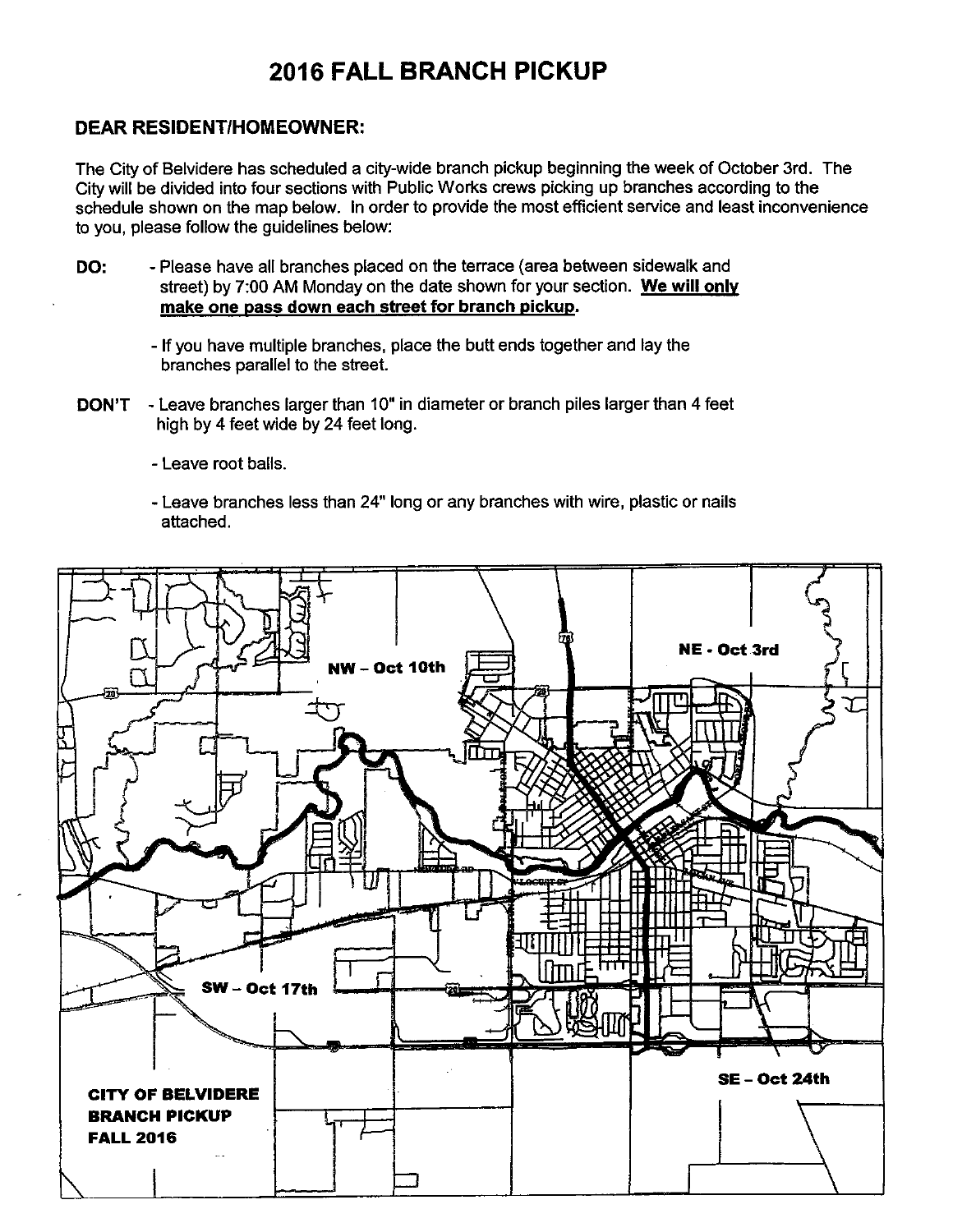# Belvidere Police Department

Jan W. Noble- Chief of Police Tony Martin- Deputy Chief, Administration Shane Woody- Deputy Chief, Operations



<sup>615</sup> N. Main Street • Belvidere, IL 61008 • Phone 815-544- 9626 • Fax 815- 544- <sup>9603</sup> www. ci.belvidere.il.us

TO: Mayor Chamberlain and City Council

FROM: Chief Jan W. Noble  $\bigwedge \cup \bigwedge$ 

DATE: September 8, 2016

RE: Authorization to Replace Squad #12 Damaged by Flood Waters on 7/23/16

Please find attached to this memo a letter from Deputy Chief Martin detailing the recent damage to Squad #12 and the decision by our insurance adjuster to total this squad due to severe flooding of the engine and interior components.

The Police Department is seeking the authority to replace this squad with the insurance check already issued back to the City for its replacement.

Motion: To authorize the Chief of Police to replace Belvidere Police Department Squad #12 damaged by flood waters on 7/23/16 with a 2016 Dodge AWD Charger. The new vehicle would come from Thomas Dodge of Orland Park, IL at a cost not to exceed 24,857.00. The vehicle will be paid for with an insurance check already issued to the City in the amount of \$27,375.00.

JWN/sd